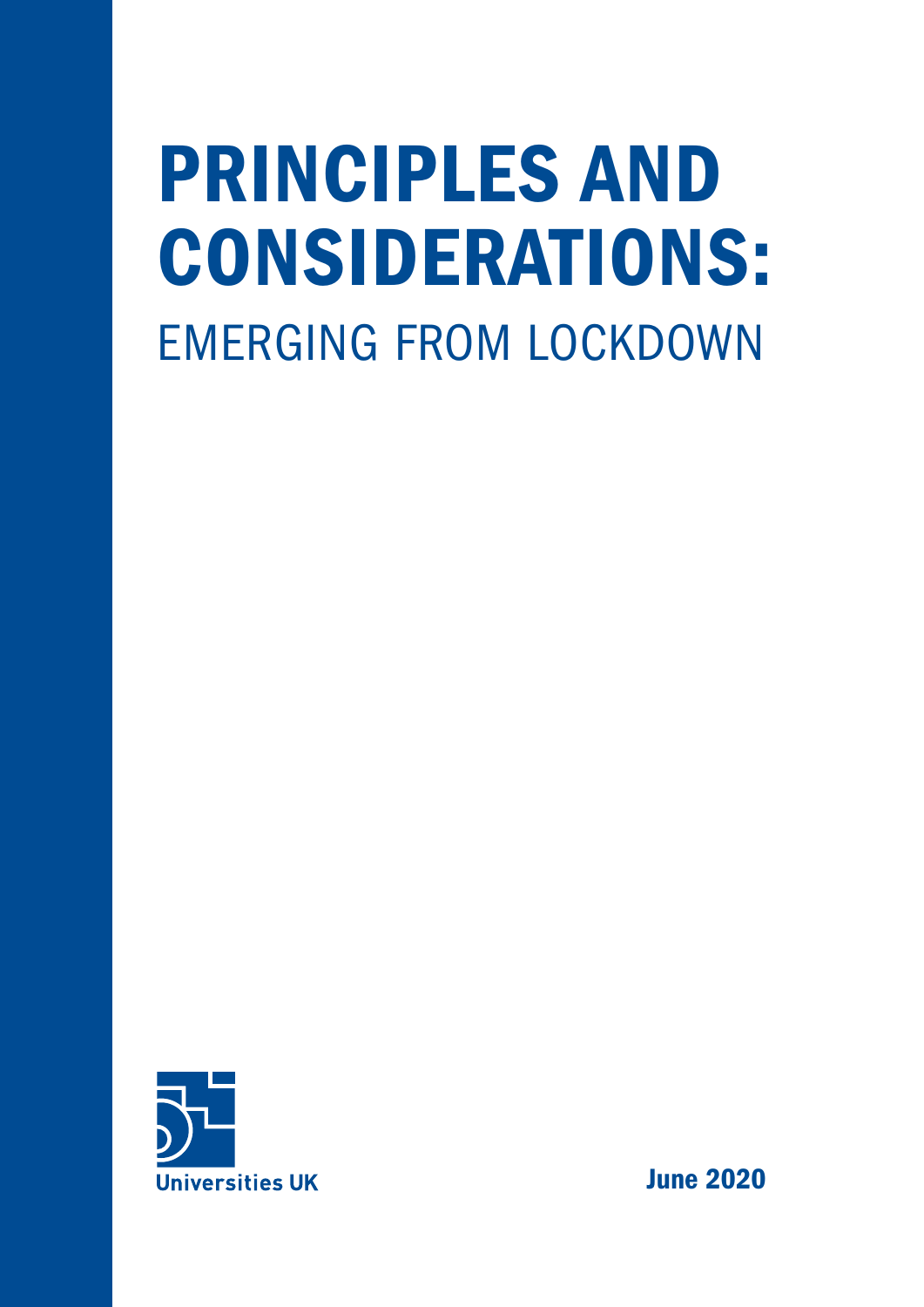# EXECUTIVE SUMMARY

The UK's world-leading universities transform lives, enrich local communities, drive regional and national economic growth, and improve society and social justice. As the UK begins to recover from the disruption of the global coronavirus (Covid-19) pandemic, it is imperative that its universities can emerge from lockdown safely and in line with guidance from governments, public health advice and health and safety legislation.

The following principles and areas to consider provide a framework for individual universities to adapt to their own institutional settings and contexts. It is not an exhaustive list but covers a range of priority issues.

This publication does not set prescriptive rules for universities but instead identifies key considerations, resources and advice to support them in meeting each individual principle. The principles can be used in conjunction with official government and public health advice and alongside case studies and other resources produced by expert groups including the principles jointly agreed between the Universities and Colleges Employers Association (UCEA) and the sector trade unions, which can be found in Appendix A. Links to useful resources that have already been published can be found in the final section.

Restrictions relating to Covid-19 may continue for some time or be lifted and then be imposed again in response to further national or localised outbreaks. The principles within this document will still apply, subject to the lifting of subsequent Covid-19 restrictions.

## PRINCIPLES FOR EMERGING FROM LOCKDOWN

- 1. The health, safety and wellbeing of students, staff, visitors, and the wider community will be the priority in decisions relating to the easing of Covid-19 restrictions in universities.
- 2. Universities will make appropriate changes to university layout and infrastructure in accordance – at minimum – with public health advice, including guidelines on social distancing.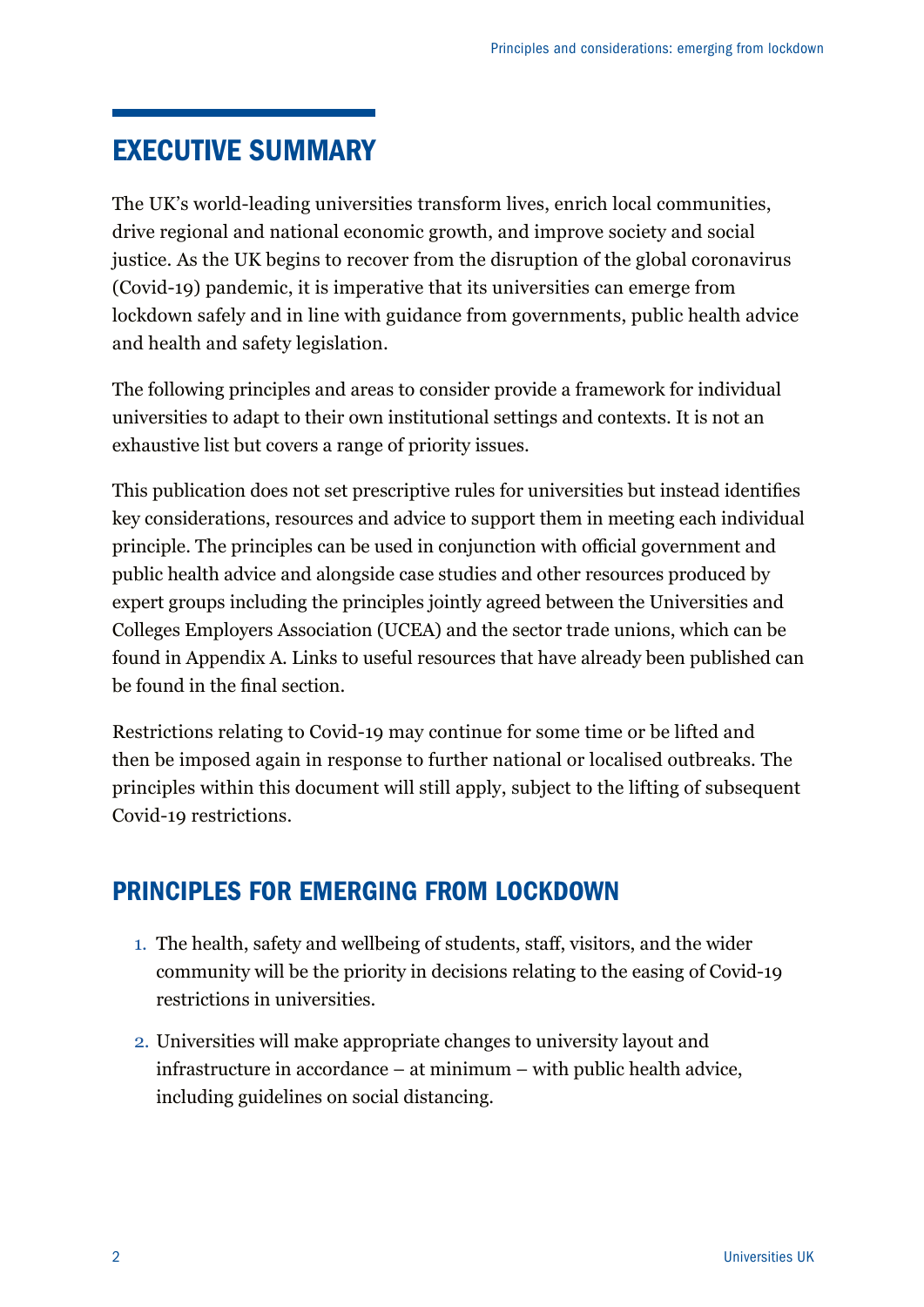- 3. Universities will review their teaching, learning and assessment to ensure that there is the required flexibility in place to deliver a high-quality experience and support students to achieve their learning outcomes in a safe manner.
- 4. Universities will regularly review the welfare and mental health needs of students and staff, and take steps to ensure preventative measures and appropriate support are in place and well communicated as restrictions are eased.
- 5. Universities will develop effective processes to welcome and support international students and staff, including throughout any self-isolation period.
- 6. Universities will regularly review their hygiene and cleaning protocols in all university spaces, and adapt them in response to changing public health advice and risk levels, to ensure students, staff and visitors have confidence in their safety.
- 7. Following appropriate risk assessment, universities will introduce measures to enable research to be conducted in a safe and responsible manner, following government guidance specifically designed to protect researchers in laboratories and other research facilities and spaces.
- 8. Universities will engage with students and staff, including consultation with recognised trade unions, to ensure the transition from lockdown both protects the wellbeing of staff and students and enables the safe resumption of university activities.
- 9. Universities will work with civic or local partners wherever appropriate including councils, local resilience forums (in England) and community groups.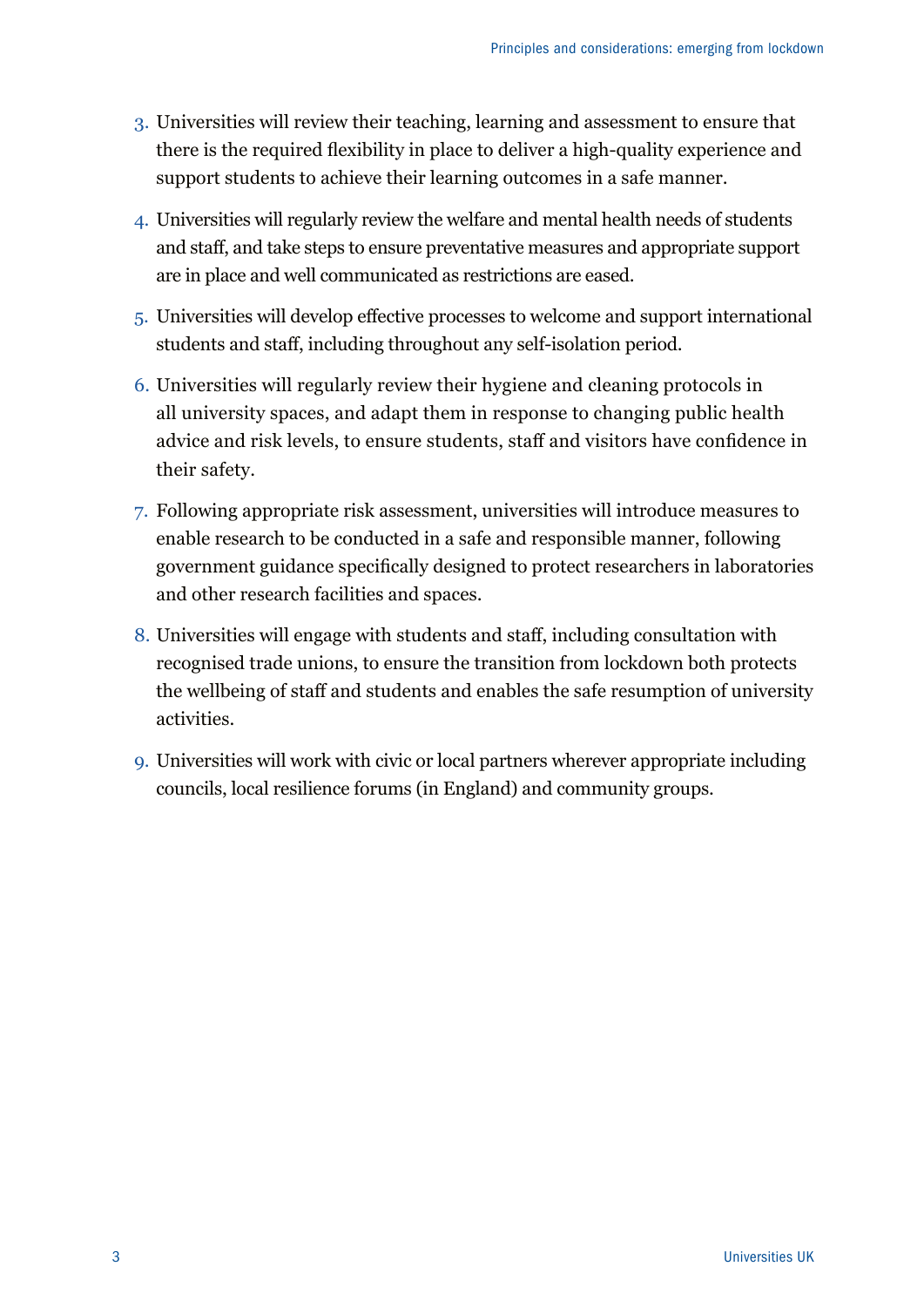## PRINCIPLE ONE

The health, safety and wellbeing of students, staff, visitors, and the wider community will be the priority in decisions relating to the easing of Covid-19 restrictions in universities.

- Developing a university-wide action plan that will:
	- i. be responsive to changing public health requirements
	- ii. be adaptable to a reduction or increase in the threat posed by Covid-19 e.g. a second spike in infections nationally, or a localised outbreak
	- iii. adhere to existing health and safety legislation and
	- iv. be informed by the jointly agreed UCEA and trade unions principles for working safely on campus during the Covid-19 pandemic (Appendix A).
- How to place risk assessments and consultation with trade union health and safety representatives at the heart of decision-making.
- How to engage with existing health and safety arrangements including health and safety representatives and safety committees.
- Ensuring the impact of activities is monitored and reviewed including when official advice changes.
- Developing processes to identify activities that can only be carried out on site.
- Using a variety of communication channels to remind students and staff of the importance of public health guidance (e.g. washing hands, social distancing, self-isolation in the event of symptoms) and to ensure they are aware of the measures in place to protect them.
- Developing measures to provide information and raise awareness of NHS services or other health facilities within the university or nearby, as well as up to date health guidance and information, e.g. the NHS 111 service.
- Providing an early warning system identifying possible Covid-19 incidents among staff, students, or visitors.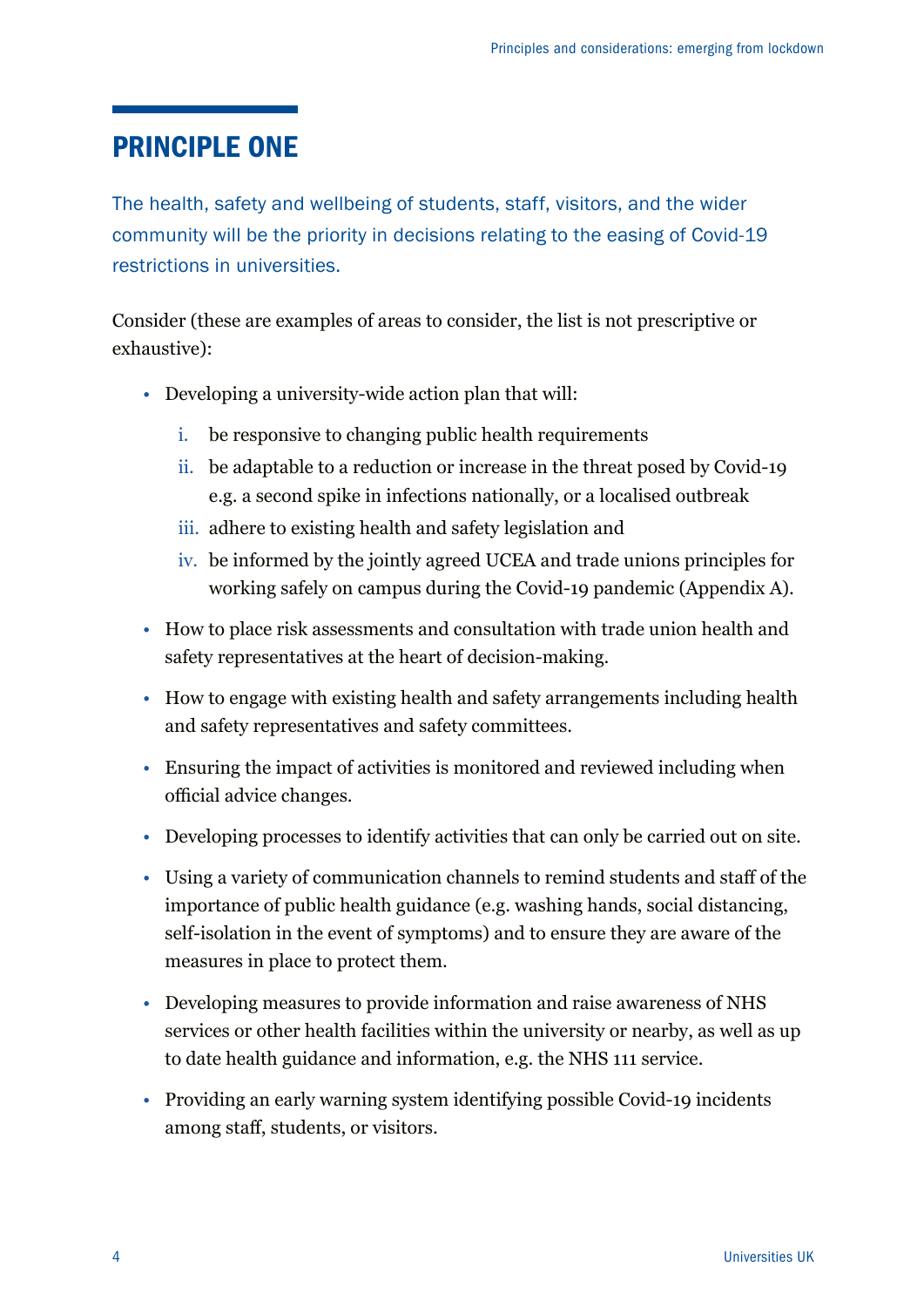- Putting measures in place to respond to any incidence of Covid-19 among staff and students, including responsible use of any initiatives provided by the government, e.g. Covid-19 testing.
- Developing safety protocols for visitors and how to communicate these effectively.
- How existing modes of transport provided by the university need to be adapted in line with social distancing and public health requirements, e.g. capacity of buses to university sites.
- How car parking spaces (both for staff, commuter students and visitors) can be reallocated to less populated areas (considering the needs of those with disabilities in relation to any reallocation of spaces on campus, consulting the unions where necessary).
- Ways to reduce the pressure on public transport and encourage walking and cycling to work or study (e.g. increasing bike racks, advice to staff and students, home-working policies, reviewing the working day, e.g. staggered start and finish times) and working with local transport operators to raise concerns.
- Working with students' unions (SUs) around measures required to protect the safety of staff, students and the wider community in SU facilities.
- Working with university partners (e.g. accommodation providers, pathway providers) around measures required to protect the safety of staff, students and the wider community.
- How to ensure risk assessments consider those who may be at increased risk, including individuals who require shielding and those with underlying health conditions.
- Any special considerations that may need to apply to relatives of those who require shielding or who are in a vulnerable group, e.g. working from home, leave arrangements.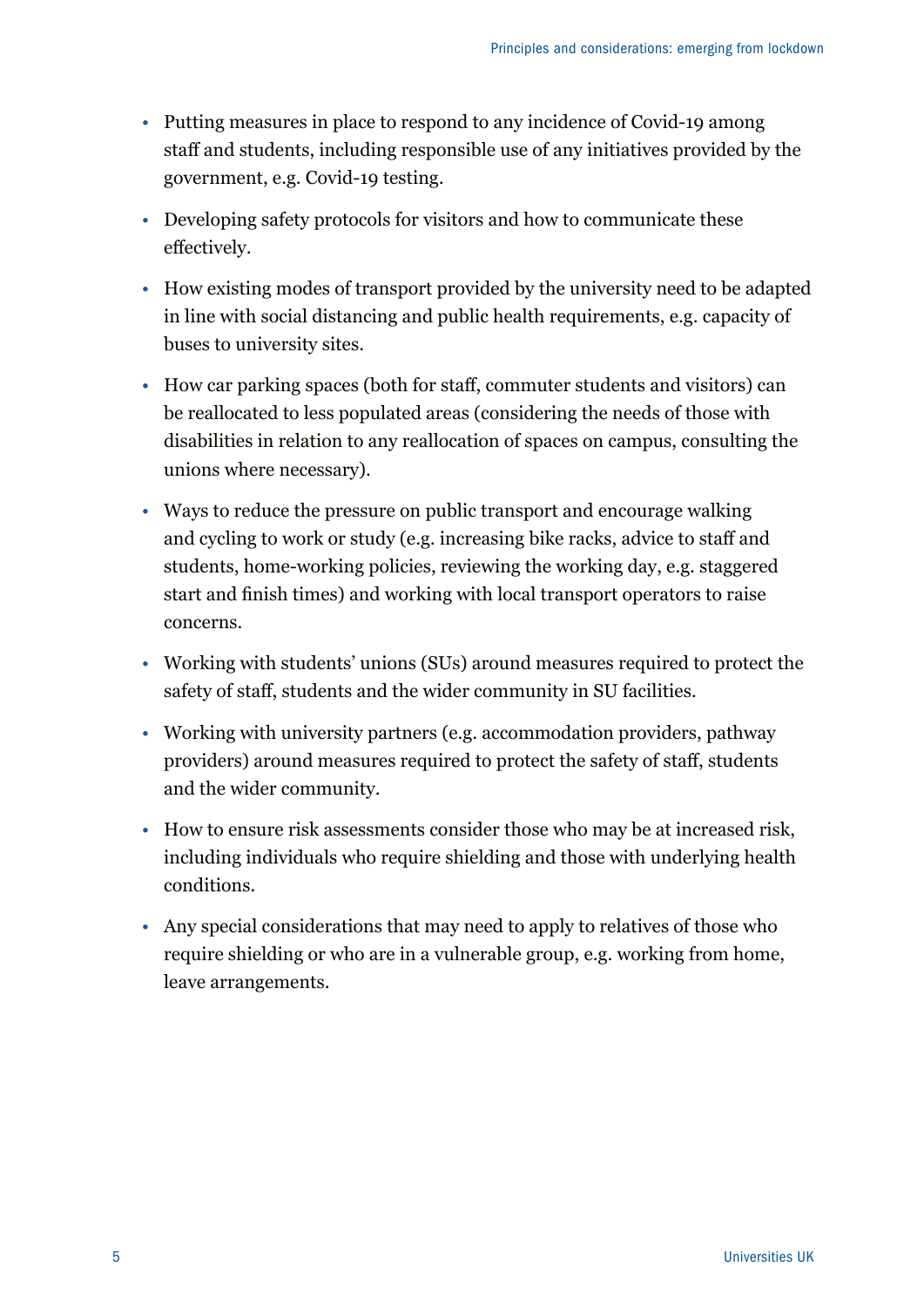# PRINCIPLE TWO

Universities will make appropriate changes to university layout and infrastructure in accordance – at minimum – with public health advice including guidelines on social distancing.

- How to encourage social distancing regulations across all university spaces including lecture theatres, classrooms, laboratories, shops, libraries, canteens, common rooms, SUs and other social or recreational spaces, bathrooms, kitchens, etc. and where this is not possible, what mitigating actions are required, e.g. limiting numbers able to access specific areas at any given time.
- How to ensure clear signage and floor markings and any changes required to traffic routes on university sites or within buildings (including SUs).
- How to manage the flow of foot traffic and whether entrances and exits are mandated for buildings.
- A process for ensuring ventilation systems adhere to the latest advice.
- University policy on the use of face coverings and communicating this to staff and students, including if they will be mandated, encouraged or supported.
- Whether risk assessments have identified circumstances where protective equipment may be necessary and what action is required in response
- How class sizes and timetables might be adapted to minimise numbers of students in university buildings at any one time.
- How to enable students who have left possessions in university managed accommodation to collect their belongings in a controlled way, in line with public health guidance.
- How to manage student accommodation in line with social distancing requirements and other government health and safety guidelines.
- How to facilitate social and sporting activities in line with public health advice and social distancing requirements.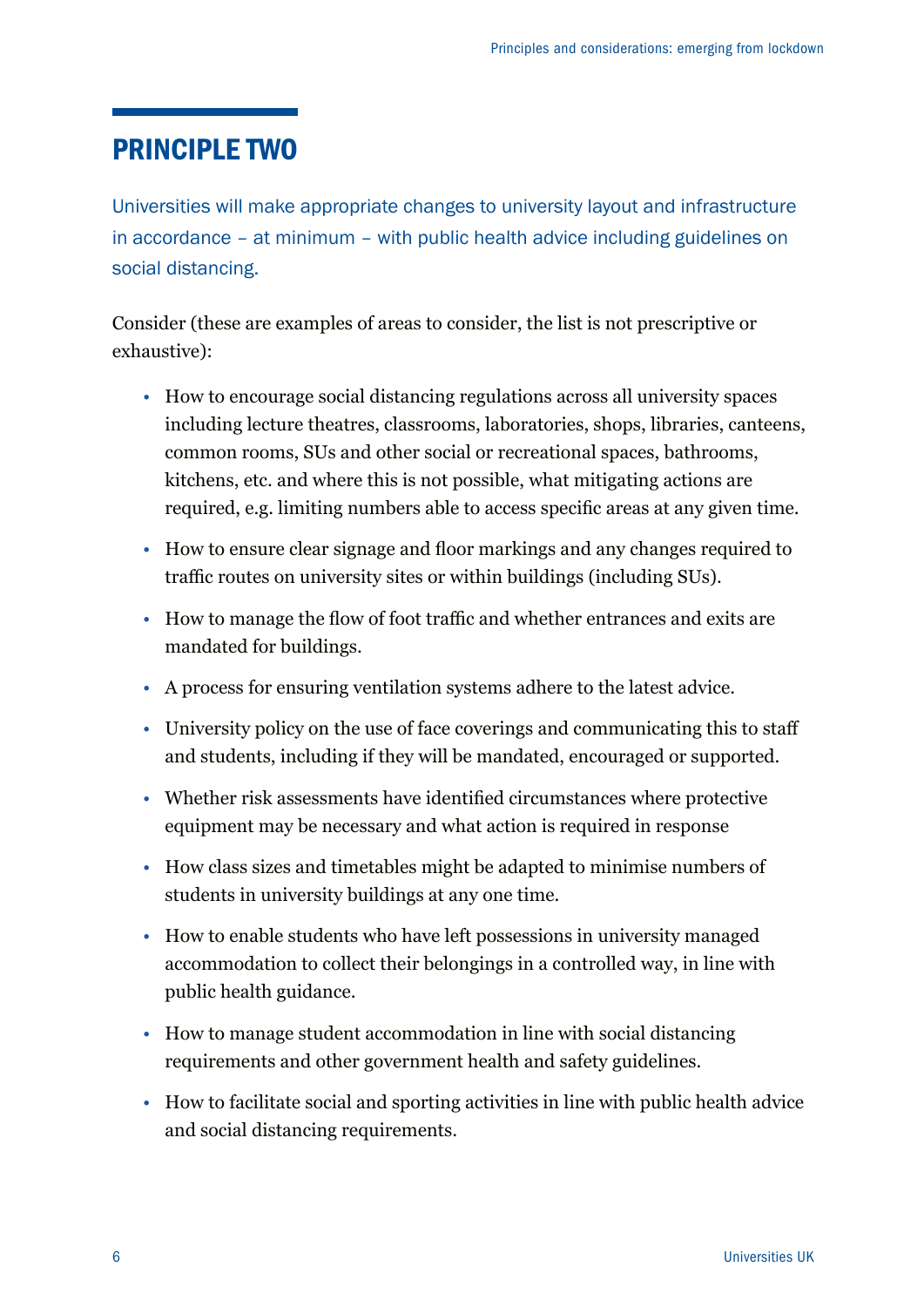• What actions are required around office occupancy in line with public health guidance (including in relation to hot-desking arrangements that were in place prior to lockdown) .

# PRINCIPLE THREE

Universities will review their teaching, learning and assessment to ensure that there is the required flexibility in place to deliver a high-quality experience and support students to achieve their learning outcomes in a safe manner.

- How to ensure regular, timely and clear communications to current and prospective students on what to expect in terms of course structure and delivery, assessment, quality, and fees.
- Where the delivery of high-quality and accessible online provision might be appropriate and what steps are required to address digital poverty, and to support those who lack access to suitable study space at home.
- Exploring new ways of delivering in-person teaching that adheres to guidelines on social distancing.
- What steps can be taken to minimise disruption to students.
- What engagement is required with students to understand if planned changes are likely to create barriers for specific students and what steps are required to address these.
- How to deliver different types of learning safely and effectively, such as performance arts, practical classes, work placements, apprenticeships, international years, and placements in clinical settings
- How to meet the needs of students who are unable to travel, or are abroad, but want to access provision online.
- What implications course structure and delivery will have on UK Visas and Immigration (UKVI) requirements and what reassurance students on visas will need.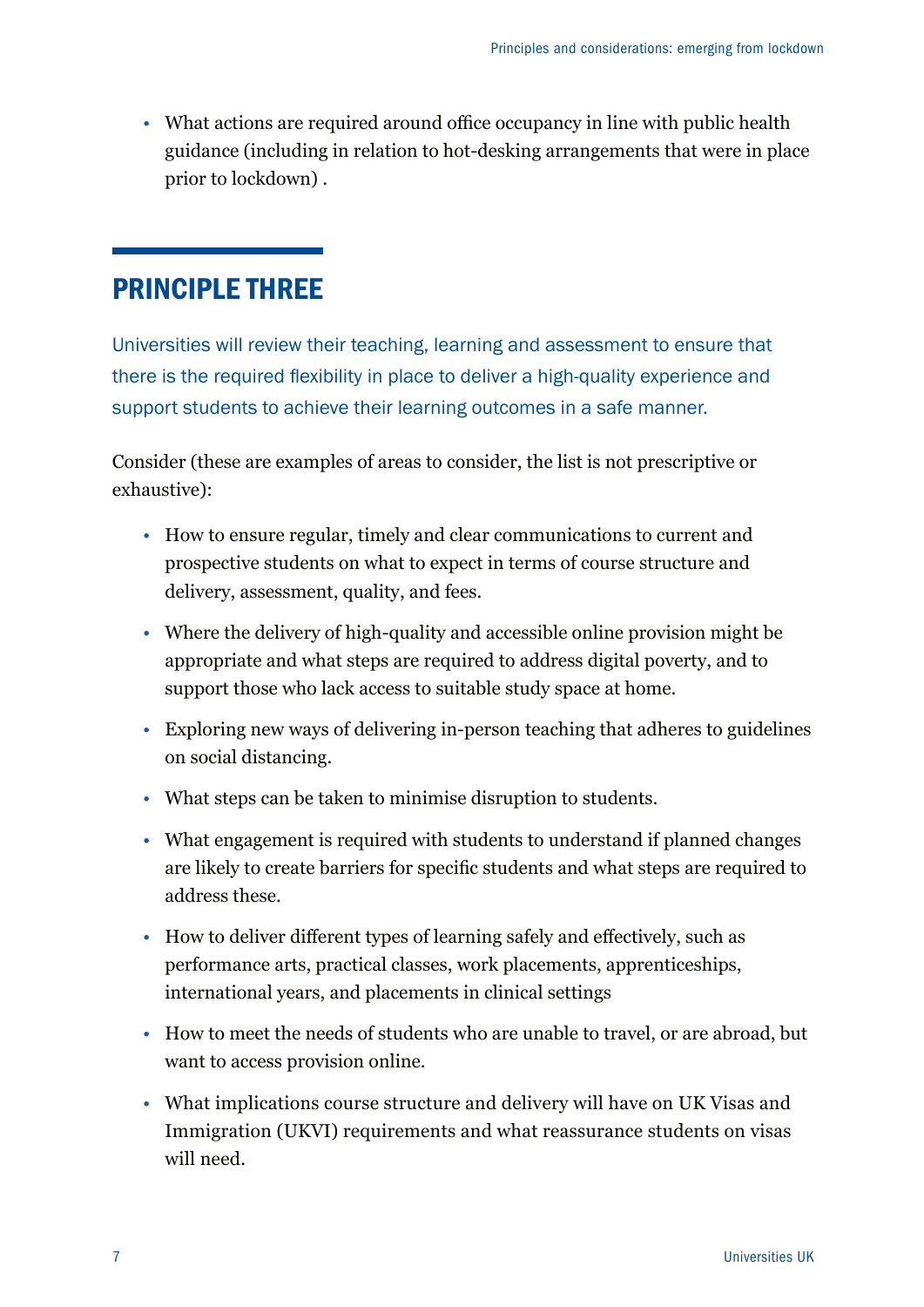- Where the delivery of high-quality blended learning or hybrid teaching models, with a mix of online and face-to-face methods, without large numbers of students in lecture halls might be appropriate.
- How to ensure any changes meet Competition and Markets Authority (CMA), Quality Assurance Agency (QAA), Office for Students (OfS) or devolved equivalent requirements.
- How to ensure the university can adapt its approach in response to changes in public health advice.
- How, and under what circumstances, it may be appropriate for assessments to take place from home.
- What systems are necessary to manage the use of shared specialist equipment and software.
- Ways to work with Professional, Statutory and Regulatory Bodies (PSRBs) to ensure arrangements meet accreditation standards.
- Ways to adapt reasonable adjustments.
- How information and resources developed by UCEA (or UCEA in partnership with sector trade unions) can inform decisions around teaching, learning and assessment.
- How to support staff in adapting to new modes of teaching and assessment, providing training, and ensuring HR processes are fit for purpose in the new circumstances.
- How and under what circumstances it may be appropriate for staff to work from home.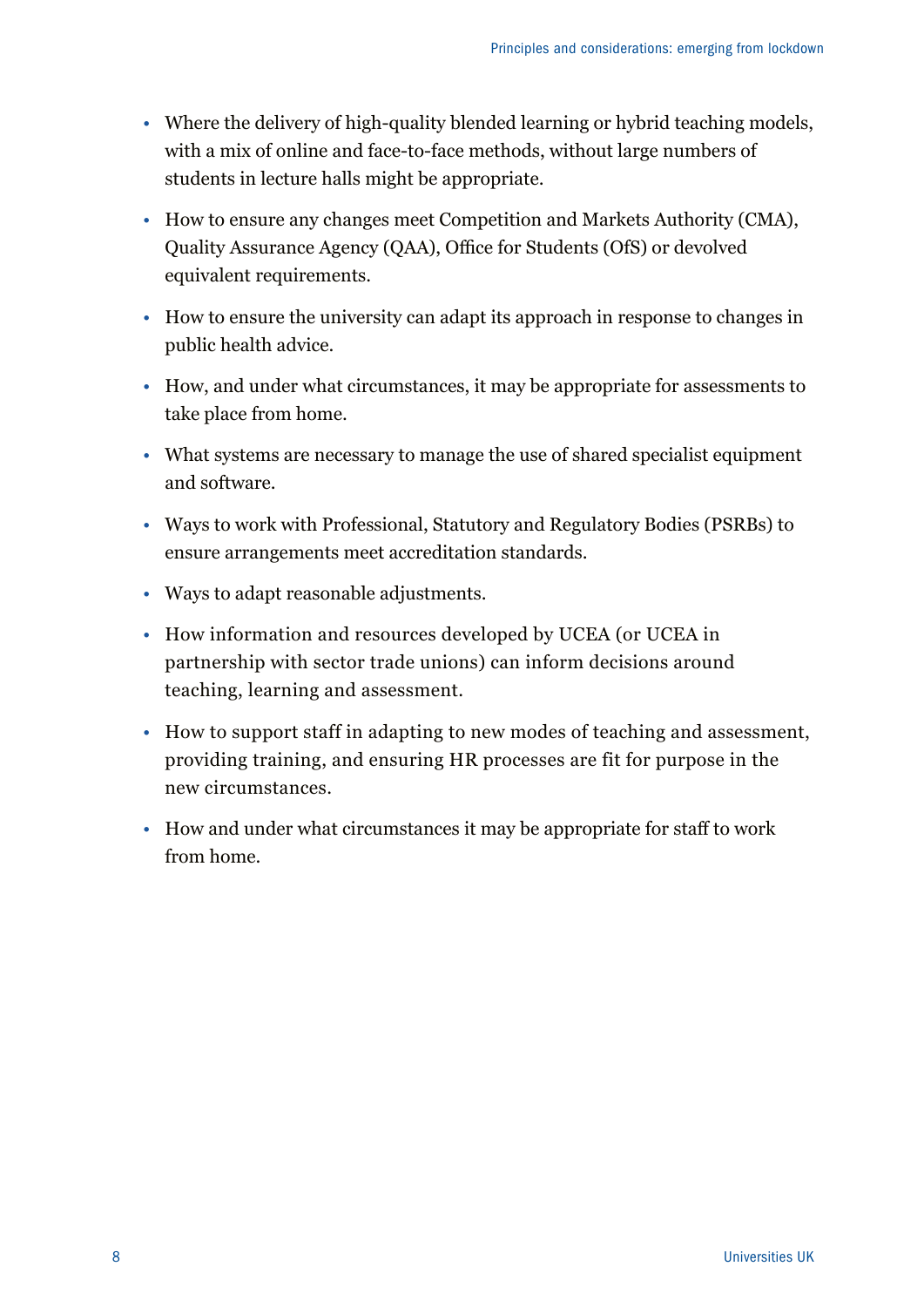## PRINCIPLE FOUR

Universities will regularly review the welfare and mental health needs of students and staff and take steps to ensure preventative measures and appropriate support are in place and well communicated as restrictions are eased.

- The accessibility of support services, especially mental health and wellbeing support, and their ability to cope with a likely increase in demand (including from students and staff not physically attending the university).
- Working with local NHS providers to understand support available.
- The preventative measures required following the completion of risk assessments.
- Using a variety of communication channels to publicise support available.
- How support can be delivered in line with public health and social distancing advice, including online resources and counselling appointments via phone, or online video conferencing platforms.
- How information and resources developed by UCEA (or UCEA in partnership with sector trade unions) can inform what support is in place to ensure staff return to work safely post-lockdown.
- Providing new online courses as required to support students through the current difficult circumstances.
- Actions to combat loneliness and isolation amongst vulnerable students or staff, including those shielding or self-isolating.
- Assessing how the transition from lockdown will affect different cohorts of students (undergraduates, postgraduates, postgraduate researchers, international), courses and staff and what actions are required to mitigate the impact on specific groups.
- Reviewing the Equality, Diversity and Inclusion implications of the institution's approach to emerging from lockdown and the actions required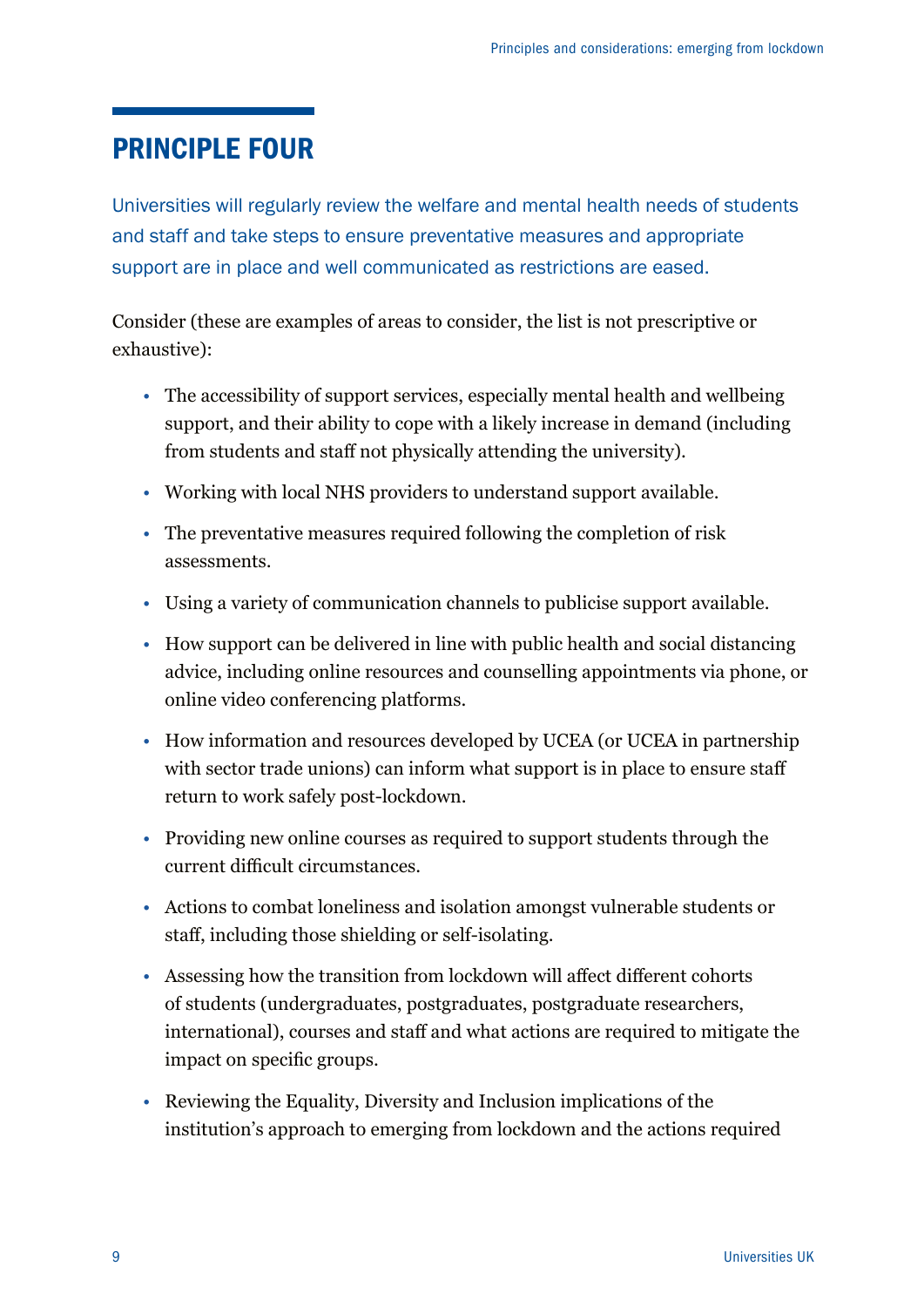to mitigate the impact on specific groups of staff and students (e.g. vulnerable groups such as those who are shielding, those whose family members are shielding, care leavers, students with mental health problems, etc.)

- What steps are required to support disabled people or those with health conditions, those with caring responsibilities, or those with a lack of access to appropriate technology or equipment.
- Working with student and staff groups which support minority cohorts (e.g. BAME, LGBTQ+) to understand the needs of different student and staff groups.

# PRINCIPLE FIVE

Universities will develop effective processes to welcome and support international students and staff including throughout any self-isolation period.

- How to source or provide accommodation, support and facilities for international students to complete their self-isolation period.
- How the welfare of international students can be supported through any selfisolation requirements that may be in place at the time.
- What steps are needed to ensure international students understand the legal implications of breaking any self-isolation requirements in place.
- What implications self-isolation will have for international student inductions, welcome initiatives and orientation programmes, and what steps are needed to ensure students can still access these and are smoothly inducted into the university community.
- What assurances international students may require around the public health steps the university is taking.
- What implications quarantine will have on UKVI compliance requirements, and how processes can be adapted to ensure students and staff remain compliant.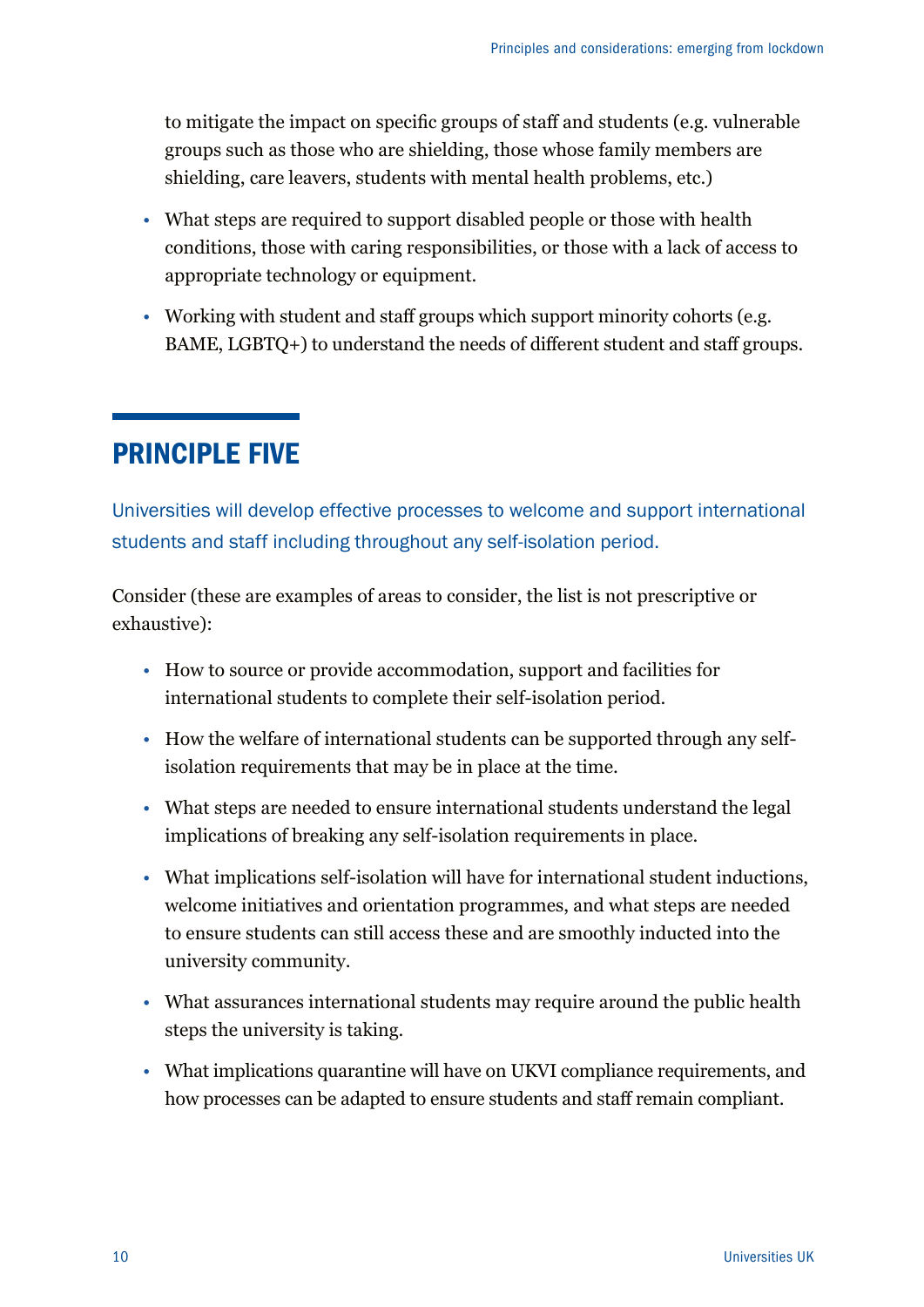- What actions are needed to ensure international students understand the UK health system and what to do if they fall ill (including if they display symptoms of Covid-19).
- How international students who are delayed in their arrival can be supported.
- What support is needed for international students experiencing online teaching and learning, including technological support and welfare support (and how to account for different time zones).
- What steps are required to ensure international students understand how to report any incidents of harassment, irrespective of whether they appear linked to the Covid-19 pandemic.
- What support will need to be provided to international students needing to, or unable to return to, their home country, in the event of further Covid-19 outbreaks.
- What steps are required to support home students returning from overseas who are required to self-isolate.
- What steps are required to provide support for international staff who are required to self-isolate.

# PRINCIPLE SIX

Universities will regularly review their hygiene and cleaning protocols in all university spaces and adapt them in response to changing public health advice and risk levels to ensure students, staff and visitors have confidence in their safety.

- Introducing hygiene stations in university buildings for handwashing and/or hand sanitising as required.
- Enhancing cleaning and disinfecting protocols of high-touch areas (e.g. library facilities, study spaces, door handles, light switches, accommodation, SUs etc.).
- Installing suitable barriers in cafes, libraries, and other spaces to protect students, staff and visitors as appropriate.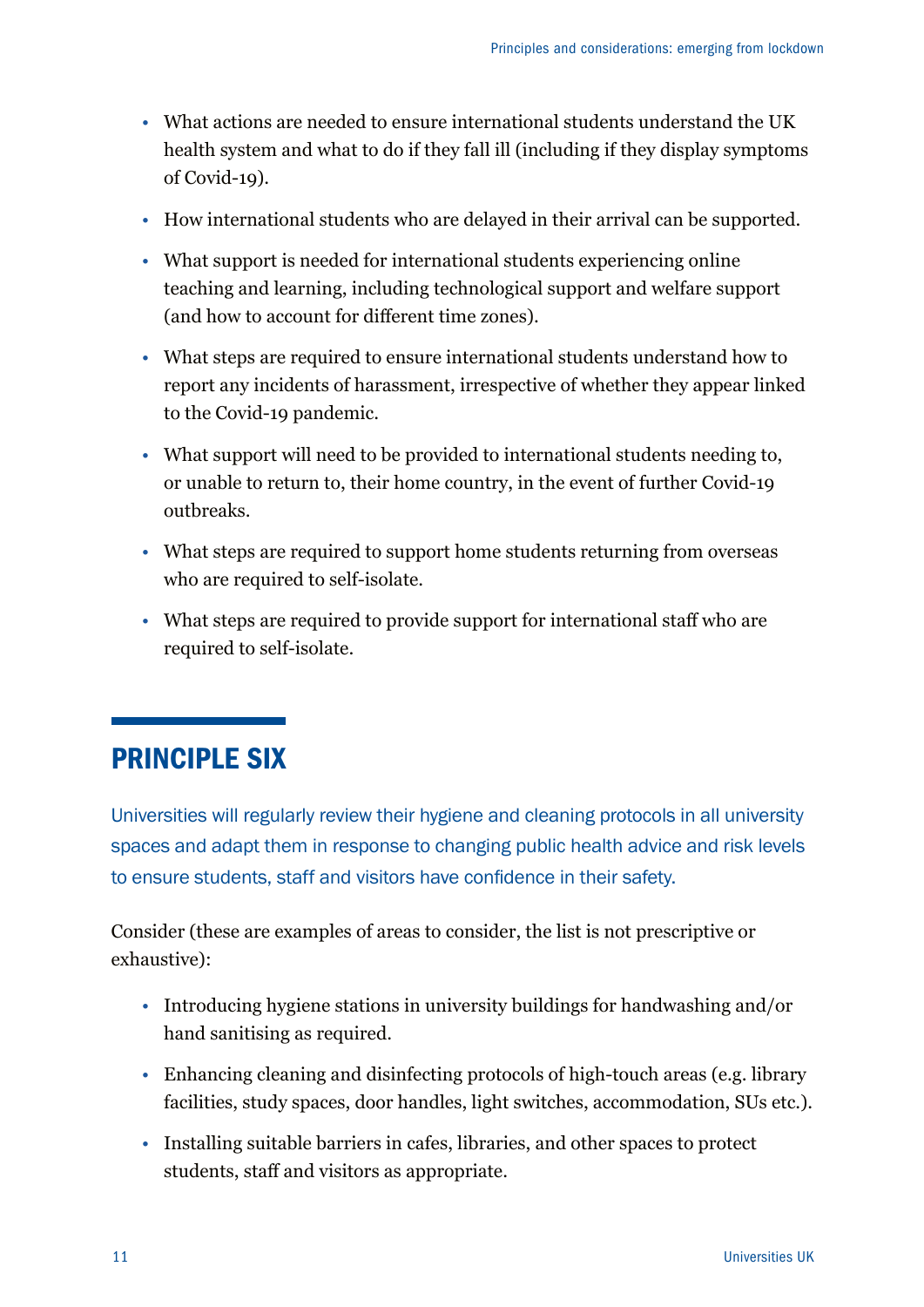• What training is necessary for staff in relation to any new protocols, chemicals, equipment etc., whether the services of external specialist deep clean companies are required, and under what circumstances.

## PRINCIPLE SEVEN

Following appropriate risk assessment, universities will introduce measures to enable research to be conducted in a safe and responsible manner, following government guidance specifically designed to protect researchers in laboratories and other research facilities and spaces.

- Government guidance on working safely in laboratories and research facilities.
- Measures to support researchers to undertake field research.
- Measures to ensure research can take place in line with whatever social distancing requirements are in place at the time.
- How to ensure risk assessments consider all staff who work in research laboratories, including technicians and cleaners as well as researchers
- What reassurance staff will need to feel that they are safe following any risk assessment.
- Any implications for the teaching of research methods.
- Further training required to ensure new measures are understood.
- The information set out under principle two around changes to university layout and infrastructure.
- Any steps needed to protect those using shared equipment in research spaces.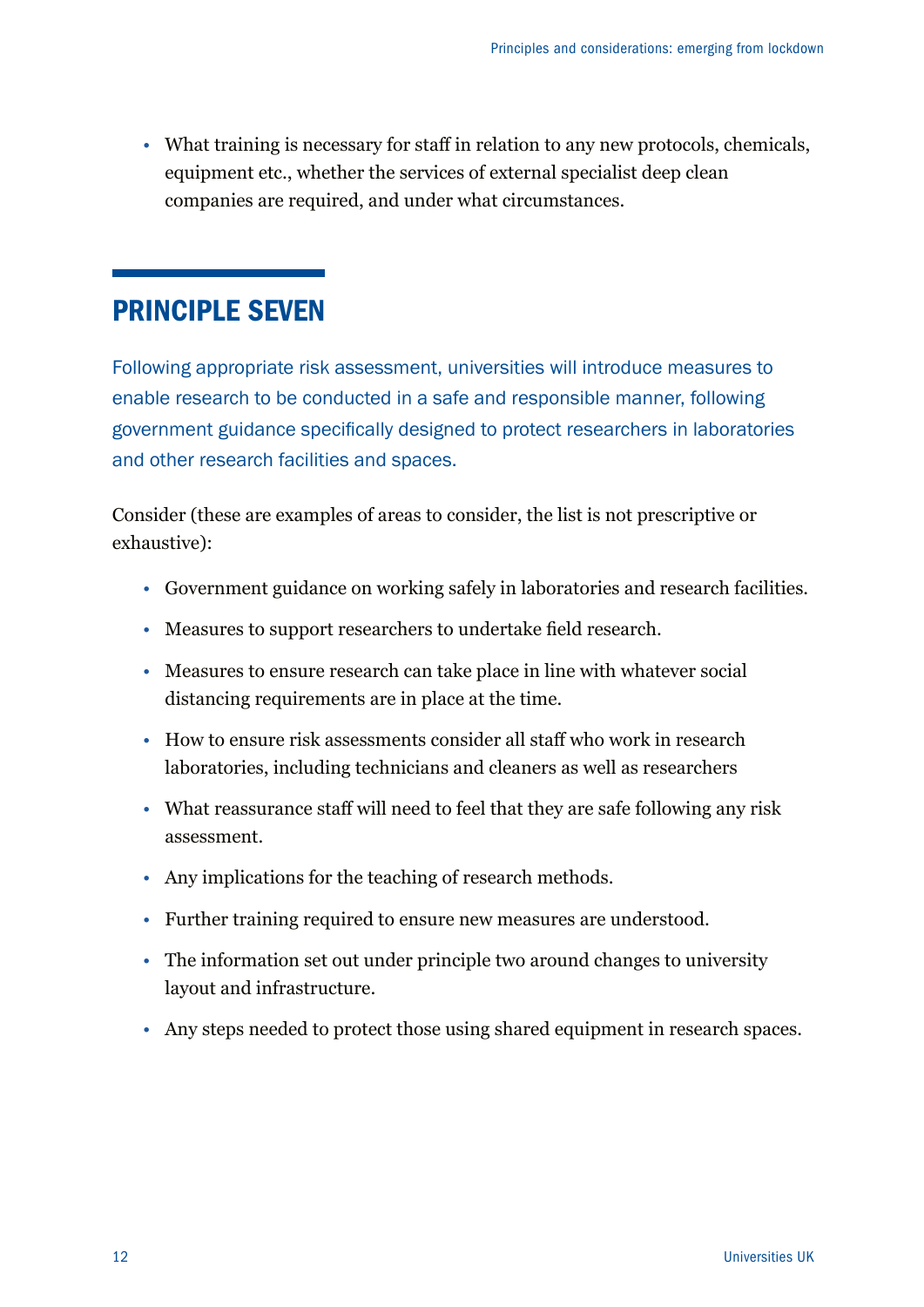# PRINCIPLE EIGHT

Universities will engage with students and staff, including consultation with recognised trade unions, to ensure the transition from lockdown both protects the wellbeing of staff and students and enables the safe resumption of university activities.

- How regular consultation on health and safety can be facilitated with recognised trade unions (including with the students' union).
- Regular and timely communication with staff and students on the lifting of Covid-19 restrictions, including opportunities for staff and students to inform and provide feedback.
- Publication of key information, including the university Covid-19 risk assessment, on intranets and the external website.
- Training and re-induction of staff and students before they return, including resources to ensure new university protocols and systems are understood.
- Identifying what reassurance staff and students will need to feel that they are safe.
- Further training e.g. on use of new technology and any safe systems of work.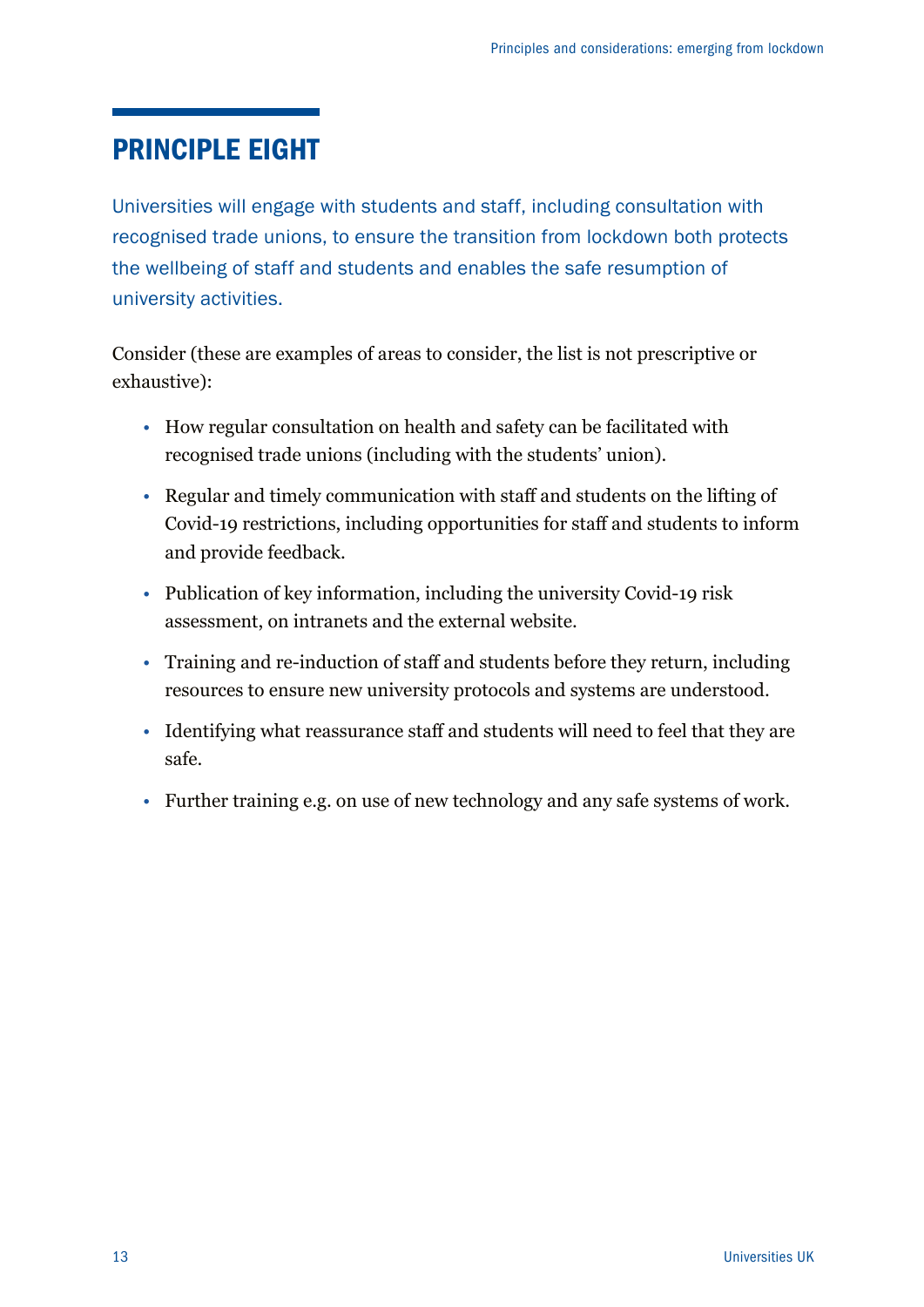# PRINCIPLE NINE

Universities will work with civic and local partners wherever appropriate including councils, local resilience forums (in England) and community groups.

- Engaging with community groups and residents to understand local concerns about universities emerging from lockdown (including the return of students).
- What steps can be taken to provide reassurance to residents and public bodies that the safety of the wider community is being treated as a priority.
- Engaging with the local police and local authority.
- Engaging with local resilience forums (in England), and local stakeholders in Scotland, Wales and Northern Ireland, to understand priorities for Personal Protective Equipment (PPE).
- Maintaining awareness of approaches to test, track and trace and isolation in the event of a local resurgence.
- Liaising with local transport providers.
- Engaging with other universities in the town or city to share intelligence on community concerns and to agree a consistent response to addressing them.
- Providing visible and easily accessible information on how members of the local community can contact the university to raise concerns or seek reassurance.
- Developing a system for communicating any outbreak of covid-19 at the university with relevant local stakeholders.
- How to support local businesses and organisations to emerge from the lockdown restrictions safely and smoothly.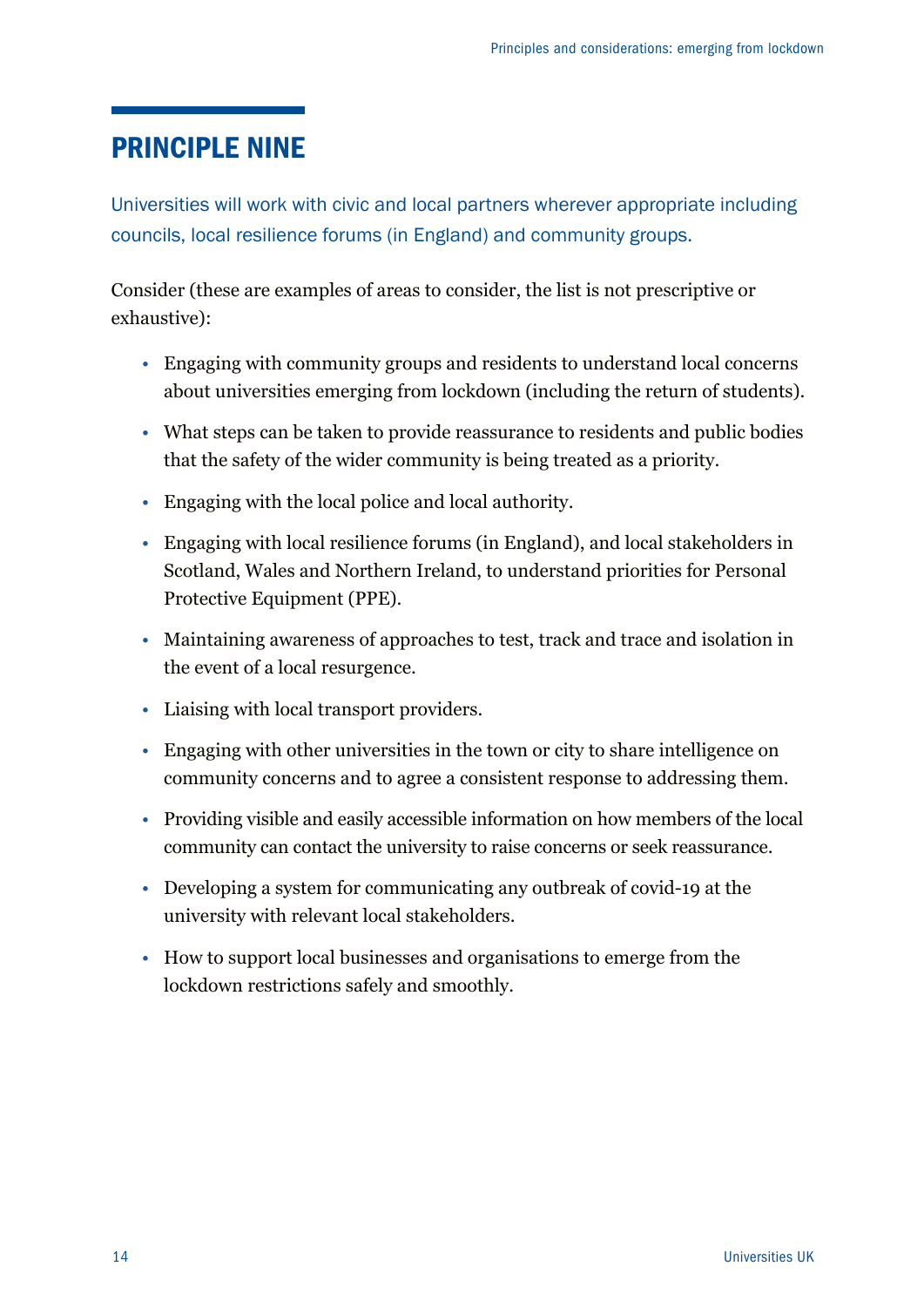# USEFUL RESOURCES

## *Last updated: 2 June 2020*

Government advice on public health and social distancing (including research and office settings)

## **Public health advice**

- [England](https://www.gov.uk/coronavirus)
- [Northern Ireland](https://www.nidirect.gov.uk/campaigns/coronavirus-covid-19)
- [Scotland](https://www.gov.scot/coronavirus-covid-19/)
- [Wales](https://gov.wales/coronavirus)

## **Public health advice on social distancing**

- [England](https://www.gov.uk/government/publications/staying-alert-and-safe-social-distancing/staying-alert-and-safe-social-distancing)
- [Northern Ireland](https://www.hseni.gov.uk/news/covid-19-safety-measures-advice-businesses)
- [Scotland](https://www.gov.scot/publications/coronavirus-covid-19-social-distancing-in-non-healthcare-public-services/)
- [Wales](https://gov.wales/coronavirus-social-distancing-guidance)

## **Department for Business, Energy and Industrial Strategy**

- [Guidance for people who work in or run indoor labs and research facilities and](https://www.gov.uk/guidance/working-safely-during-coronavirus-covid-19/labs-and-research-facilities)  [similar environments](https://www.gov.uk/guidance/working-safely-during-coronavirus-covid-19/labs-and-research-facilities)
- [Guidance for people who work in or run offices](https://www.gov.uk/guidance/working-safely-during-coronavirus-covid-19/offices-and-contact-centres)

## **UK Government:**

• [Home Secretary announces new public health measures for all UK arrivals](https://www.gov.uk/government/news/home-secretary-announces-new-public-health-measures-for-all-uk-arrivals) (22 May 2020)

#### **Government recovery plans**

- UK government: [Our plan to rebuild: The UK Government's COVID-19](https://www.gov.uk/government/publications/our-plan-to-rebuild-the-uk-governments-covid-19-recovery-strategy)  [recovery strategy](https://www.gov.uk/government/publications/our-plan-to-rebuild-the-uk-governments-covid-19-recovery-strategy) (England)
- Scottish government: [Coronavirus \(COVID-19\) framework for decision](https://www.gov.scot/publications/coronavirus-covid-19-framework-decision-making/)  [making: publications](https://www.gov.scot/publications/coronavirus-covid-19-framework-decision-making/) (Scotland) [NB. Further principles are expected to be published shortly by Scottish Government to support the higher education sector's implementation of the Scottish Government's plans.]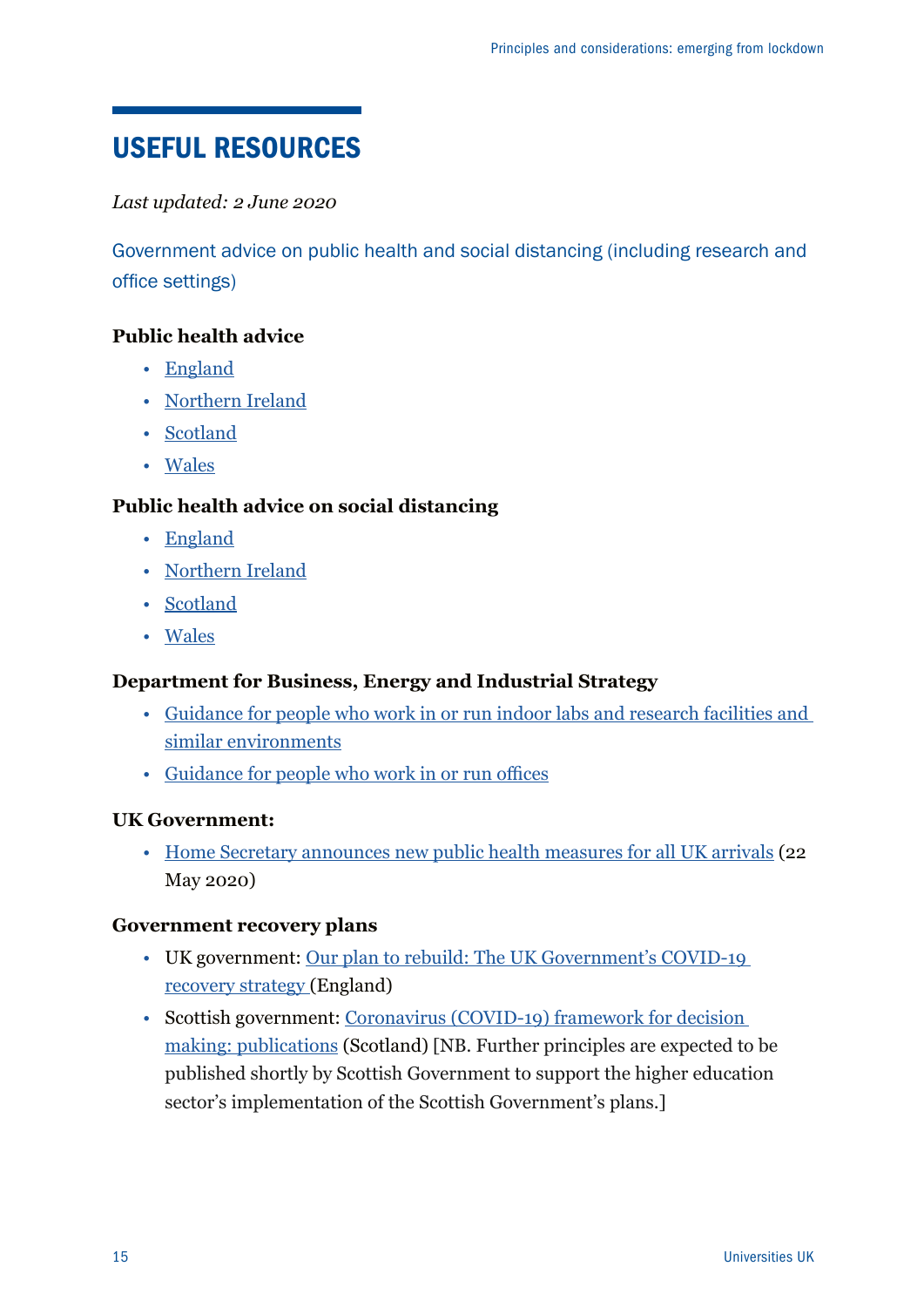- Northern Ireland Executive: [Coronavirus recovery plan](https://www.nidirect.gov.uk/sites/default/files/publications/OUR_APPROACH_DOCUMENT_SUMMARY_12-05-2020.pdf) (Northern Ireland)
- Welsh Government: [Unlocking our society and economy: continuing the](https://gov.wales/unlocking-our-society-and-economy-continuing-conversation)  [conversation](https://gov.wales/unlocking-our-society-and-economy-continuing-conversation) (Wales)

## **Welfare**

- [Find a GP](https://www.nhs.uk/service-search/find-a-gp) (England)
- [Find a GP](https://www.nidirect.gov.uk/services/gp-practices) (Northern Ireland)
- Find a GP: [Registering with a GP practice \(Scotland\)](https://www.nhsinform.scot/care-support-and-rights/nhs-services/doctors/registering-with-a-gp-practice)
- Find a GP: [Health in Wales](http://www.wales.nhs.uk/ourservices/directory/postcodesearch?pc=cf10+3at&gp=1&dist=2)
- [Sustrans: We can help you introduce active travel in your workplace](https://www.sustrans.org.uk/for-professionals/workplaces/)
- [Universities UK: Stepchange: mentally healthy universities](https://www.universitiesuk.ac.uk/stepchange-mhu)

## **UK university examples**

- Nottingham Trent University, Looking ahead to academic year 2020/21 at [Nottingham Trent University](https://www.ntu.ac.uk/about-us/news/news-articles/2020/05/looking-ahead-to-academic-year-2020-21)
- Queen Mary, University of London, [Coronavirus advice and updates](https://www.qmul.ac.uk/coronavirus/)
- Universities UK: Case studies for UUK members can also be found in the members' area of the UUK website (log-in required) – these include case studies on managing local concerns about students returning to campus and social distancing guidance produced by an institution.
- University of Exeter, [Covid-19 advice Staff and student wellbeing](http://www.exeter.ac.uk/coronavirus/wellbeing/)

## **Sector bodies where further information and resources are available**

- [AMOSSHE: The student services organisation](https://www.amosshe.org.uk/)
- [Association of Heads of University Administration](https://www.ahua.ac.uk/) (AHUA)
- Association of University Directors of Estates (AUDE): [Coronavirus resources](https://www.aude.ac.uk/Resources/News/View?g=73da95b8-b679-4fe3-84d2-bddde59a7f51&m=4&y=2020&t=Coronavirus%20resources)
- [British Association of Cleaning in Higher Education](http://www.bache.org.uk/page-18180)
- College and University Business Officers (CUBO): [Guidance on collection of](https://www.cubo.ac.uk/page/Student_Belongings)  [student belongings from university managed accommodation](https://www.cubo.ac.uk/page/Student_Belongings)
- [Committee of University Chairs](https://www.universitychairs.ac.uk/) (CUC)
- [Higher Education Business Continuity Network](https://www.hebcon.org/) (HEBCoN)
- Jisc: [Help and information for members around responding to Coronavirus](https://www.jisc.ac.uk/coronavirus)
- [National Union of Students](https://www.nus.org.uk/) (NUS)
- QAA: [Preserving Quality and Standards through a time of rapid change: UK](https://www.qaa.ac.uk/docs/qaa/guidance/preserving-quality-and-standards-through-a-time-of-rapid-change.pdf)  [Higher Education in 2020/21](https://www.qaa.ac.uk/docs/qaa/guidance/preserving-quality-and-standards-through-a-time-of-rapid-change.pdf)
- [Universities Safety and Health Association](https://usha.org.uk/) (USHA)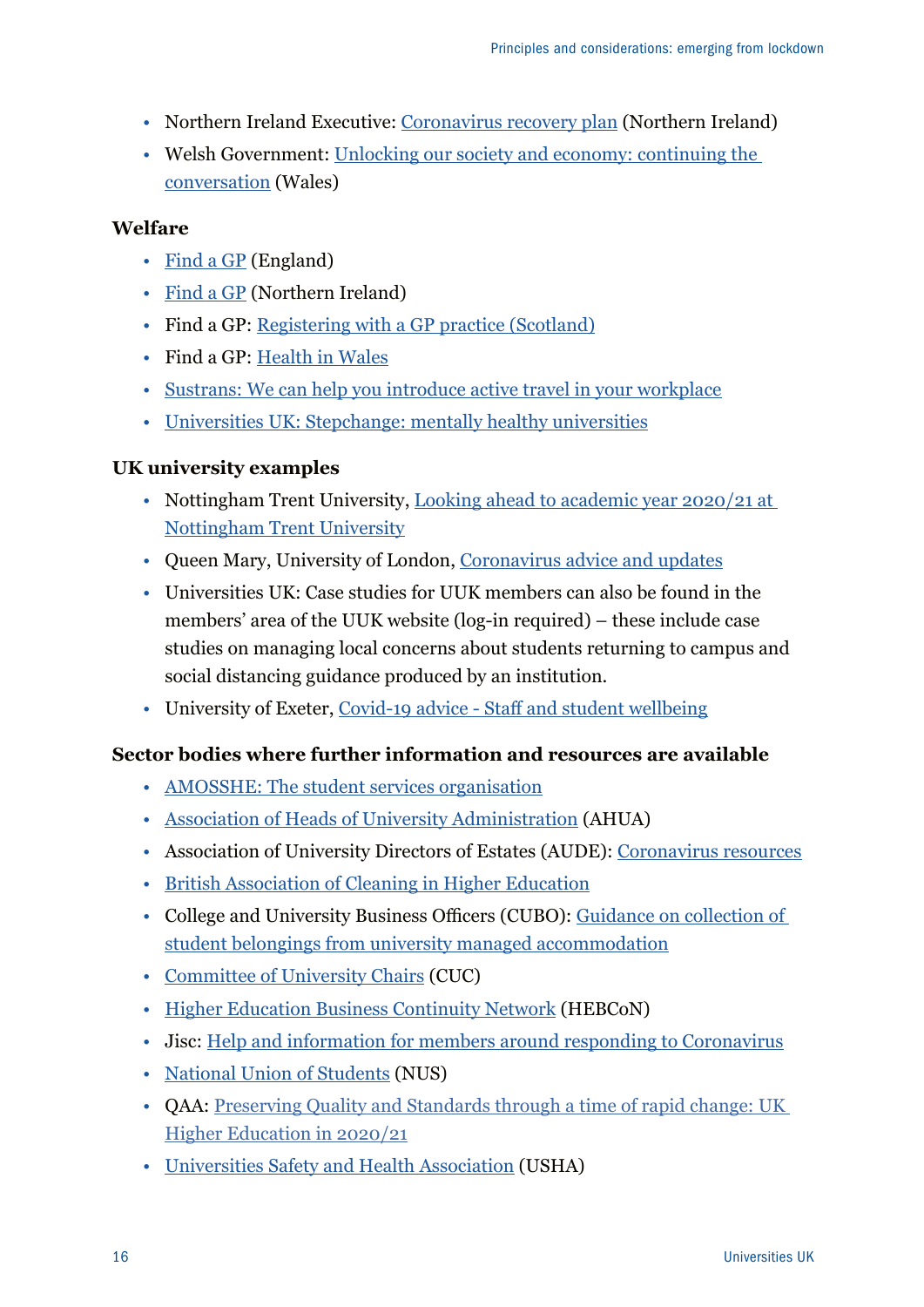- [Universities and Colleges Employers Association](https://www.ucea.ac.uk/) (UCEA)
- [Universities Human Resources](https://www.uhr.ac.uk/) (UHR)
- Ucisa: [Covid-19 Useful information for members](https://www.ucisa.ac.uk/COVID-19-information-for-members)
- [UK Council for International Student Affairs](https://www.ukcisa.org.uk/) (UKCISA)

## **Resources from other countries**

- Australia: Australian National University: [Return to campus plan](https://www.anu.edu.au/covid-19-advice/campus-community/return-to-campus)
- Australia: RMIT University: [RMIT Statement](https://www.rmit.edu.au/news/alerts/coronavirus) (22 May)
- Australia: [Sydney Morning Herald article](https://go8.edu.au/in-the-media-universities-propose-secure-corridor-rules-for-international-students) 21 May 2020: Universities propose 'secure corridor' rules for international students
- Australia: The University of Adelaide: [Student information](https://www.adelaide.edu.au/covid-19/student-information)
- Canada: McGill University: [Directives: Principles and Procedures for Research](https://mcgill.ca/coronavirus/resources/directives-principles-and-procedures-research-campus)  [on campus](https://mcgill.ca/coronavirus/resources/directives-principles-and-procedures-research-campus) and [Directives: Preventing the Spread of Covid-19 on campus](https://mcgill.ca/coronavirus/resources/directives-preventing-spread-covid-19-campus)
- Canada: University of Toronto: UTogether2020: A roadmap for the University [of Toronto](https://www.provost.utoronto.ca/planning-policy/utogether2020-a-roadmap-for-the-university-of-toronto/#guidebook) and [Academic Continuity Strategy](https://www.vpacademic.utoronto.ca/quality-assurance/workshops-presentations/academic-continuity/covid-19-academic-continuity-strategy-2020-2021/)
- Canada: University of Victoria: [Returning to on campus work](https://www.uvic.ca/covid-19/faculty-staff/work/index.php#oncampus)
- New Zealand: [Department of Education: Advice for tertiary providers](https://www.education.govt.nz/covid-19/advice-for-tertiary-providerswhare-wananga/)
- New Zealand: University of Waikato: [Safety Protocols for Visitors](https://www.waikato.ac.nz/covid-19/returning-on-site-during-covid-19-alert-level-2/returning-on-site-from-may-18-during-alert-level-2)
- USA: American Council on Education (ACE) American Council on Higher Education: [Recovery 2020 Key Questions and Principles for Campus Leaders](https://www.acenet.edu/Documents/Higher-Ed-Questions-to-Ask-about-the-Fall.pdf)
- USA: Centers for Disease Control and Prevention: [Considerations for Institutes](https://www.cdc.gov/coronavirus/2019-ncov/community/colleges-universities/considerations.html) [of Higher Education](https://www.cdc.gov/coronavirus/2019-ncov/community/colleges-universities/considerations.html)
- USA: Rockefeller University: [Social Distancing Guidelines for the Workplace](https://www.rockefeller.edu/coronavirus/social-distancing-guidelines/)  [During the COVID-19 Outbreak](https://www.rockefeller.edu/coronavirus/social-distancing-guidelines/)

## **Resources produced by the recognised higher education trade unions**

- [EIS](https://www.eis.org.uk/Health-And-Safety/COVID19)
- [GMB](https://www.gmb.org.uk/support-work/coronavirus)
- [UCU](https://www.ucu.org.uk/coronavirus)
- [UNISON](https://www.unison.org.uk/coronavirus-rights-work/)
- [UNITE](https://unitetheunion.org/campaigns/coronavirus-covid-19-advice/)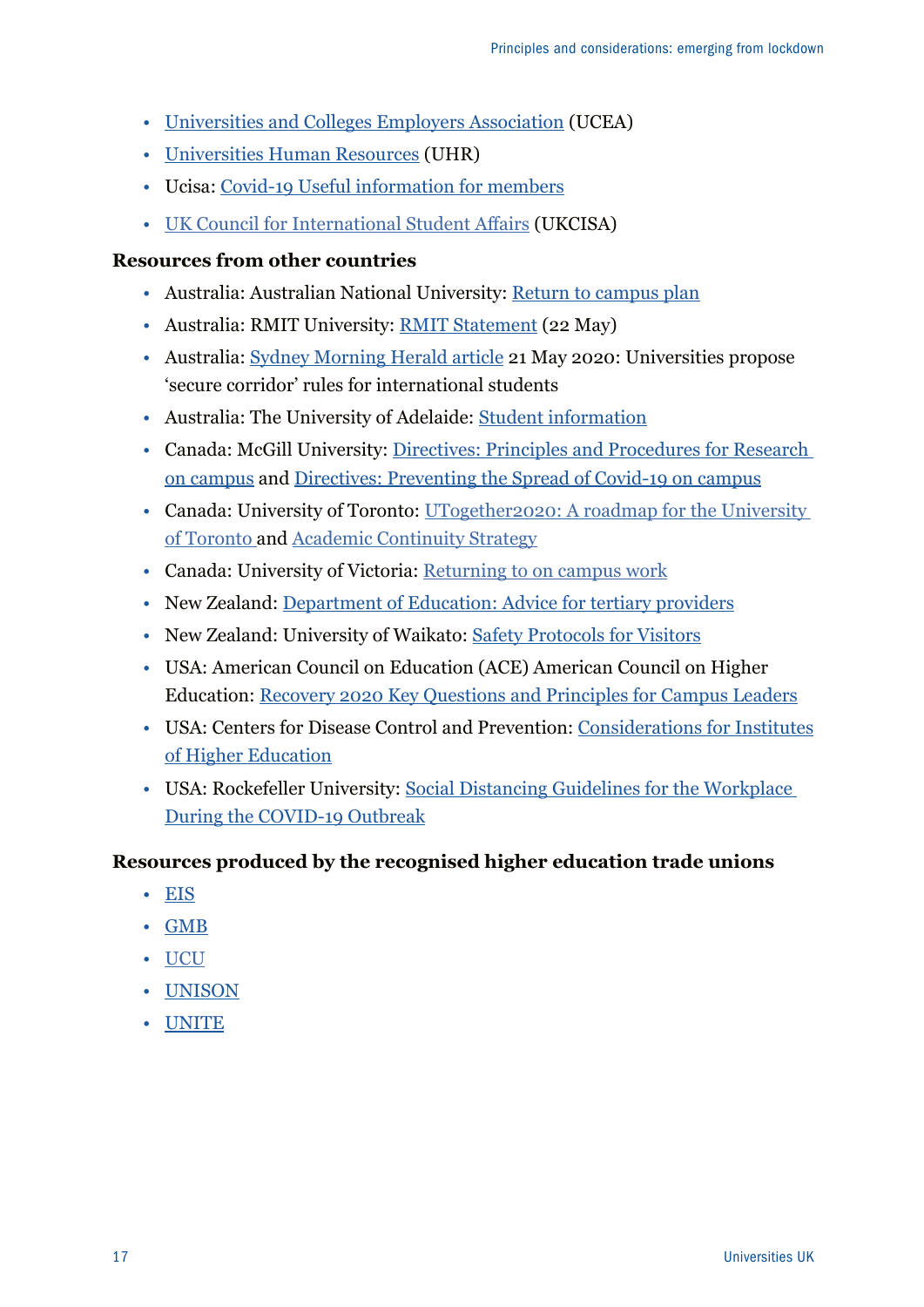# APPENDIX A

# PRINCIPLES FOR WORKING SAFELY ON CAMPUS DURING THE CORONAVIRUS (COVID-19) PANDEMIC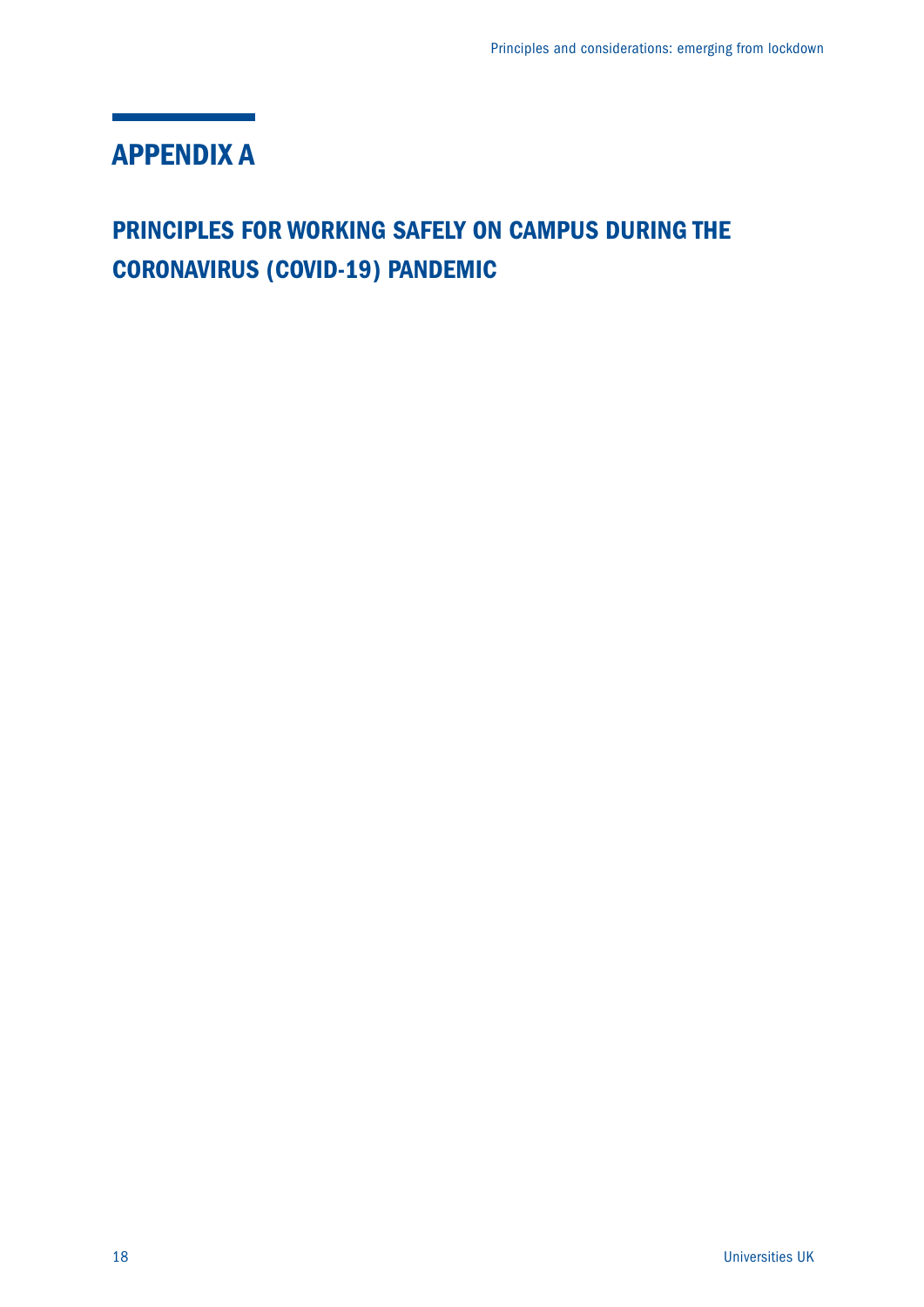

#### **Principles for working safely on campus during the coronavirus (Covid-19) pandemic**

#### **This joint statement has been agreed between UCEA and the HE trade unions: EIS, GMB, UCU, UNISON and Unite**

As lockdown restrictions begin to ease, UCEA and the joint trade unions have developed these joint principles to support HEIs in planning to keep their campuses as safe as possible and ensure the health and wellbeing of HE staff, students and visitors.

#### **1. Use of government guidance for safe workplaces**

HEIs will use government guidance and public health guidance (e.g. Public Health England and devolved nation equivalent) as the basis for their response to the Covid-19 pandemic. At an institutional level this response will factor in relevant local conditions and circumstances that employers and unions may need to consider. Unions will work with HEIs in the implementation of the relevant guidance for their institution.

#### **2. Health and safety legislation**

The government guidance does not supersede existing health and safety legislation. HEIs must continue to abide by statutory health and safety obligations relevant to their nation, such as the Health and Safety at Work Act 1974 and the Safety Representatives and Safety Committees Regulations 1977, which provide rights to recognised trade union safety representatives, and the Management of Health and Safety at Work Regulations 1999, which contains the legal duty on employers to conduct risk assessments.

Health and safety legislation, coupled with the government guidance specific to Covid-19, should be seen as the minimum standards for HEIs to achieve.

#### **3. Consultation with campus trade unions**

HEIs recognise the positive contributions that unions can make. UCEA HEI member institutions commit to consulting with recognised trade unions on staff health and safety, and about how the institution will manage risks from Covid-19 including regarding the re-opening of departments and services. HEIs should work jointly with trade union representatives, staff and students to resolve issues.

#### **4. Risk assessments**

Plans for managing staff returns to campus will only be implemented when risk assessments have been completed. HEIs will undertake appropriate risk assessments and review them in consultation with trade union health and safety representatives. Unions will support a risk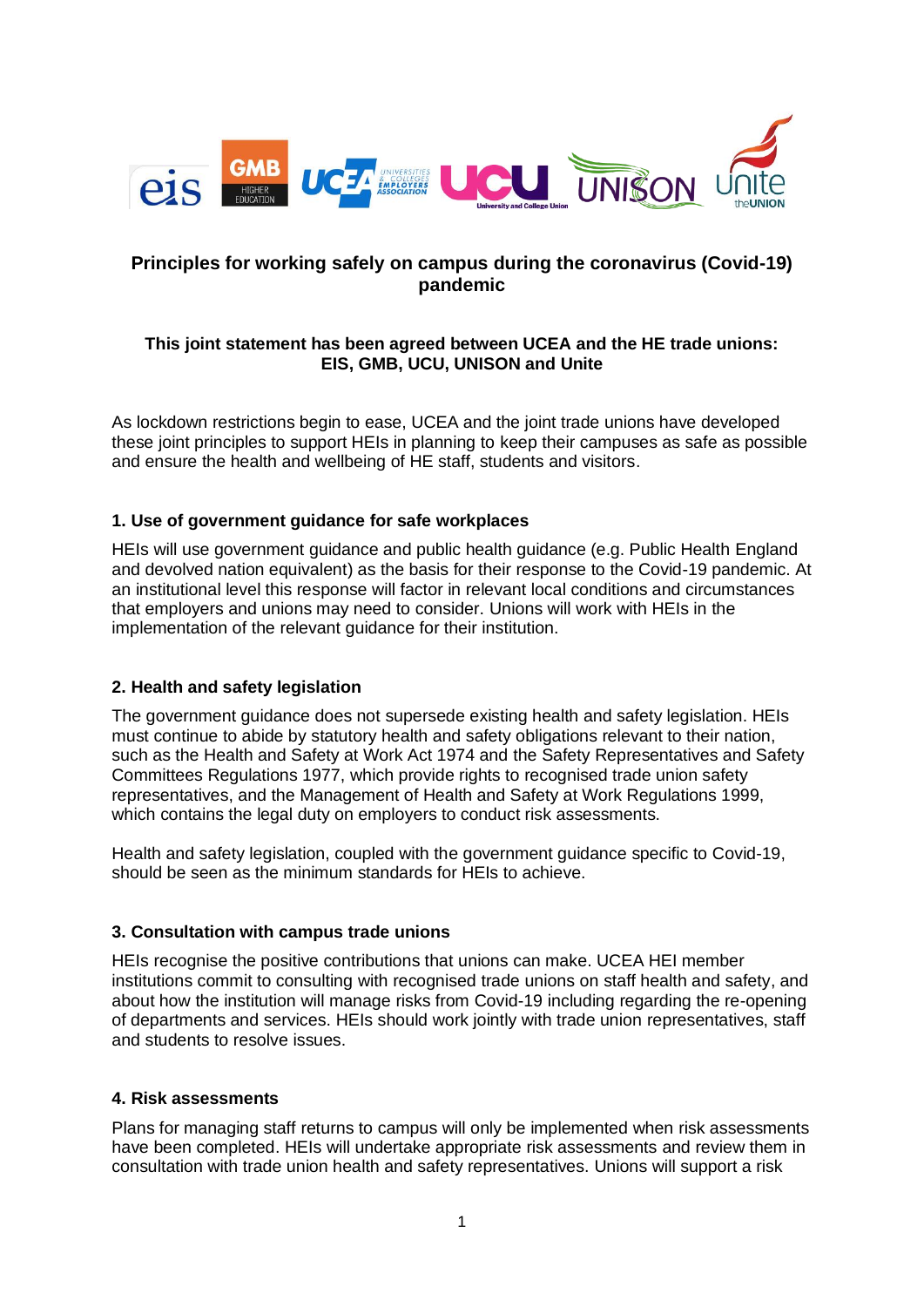based approach to controls and will help to inform their members regarding the appropriateness of controls.

As part of carrying out risk assessments, HEIs will ensure that relevant advice and expertise is available and given appropriate weight and consideration.

The Public Health bodies have provided extensive guidance on what to consider in any risk assessments, and HEIs will consider the full range of preventive measures aimed at minimising the risk, and spread, of infection. Decisions on any measures, including the provision and use of PPE, will be based on the outcomes of risk assessments, based on what is reasonably practical for that workplace.

A generic risk assessment for Covid-19 should also be conducted to draw out potential issues, considering both mental and physical health during the pandemic. This should be cover all staff and, depending on the size and complexity of the institution, may either be one single HEI-wide risk assessment or a series of different generic risk assessments covering different sites/departments.

#### **5. Communication**

HEIs will communicate regularly with all trade union representatives, staff and students on health and safety issues related to Covid-19. HEIs will be clear about what can and cannot be done to adapt practices relating to work and study and consider the provision of any training, as needed, for staff. Staff and students should have clear channels through which to raise with their HEI any concerns that they have or any suggestions which the HEI might not have considered previously.

#### **6. Impact on staff**

Universities will assess how the transition back to campus will affect different cohorts of staff and take into account any equality considerations. HEIs will seek to identify reasonable actions to mitigate possible adverse impacts on specific group/s including those, or those living with, people who are shielding or vulnerable.

1 June 2020